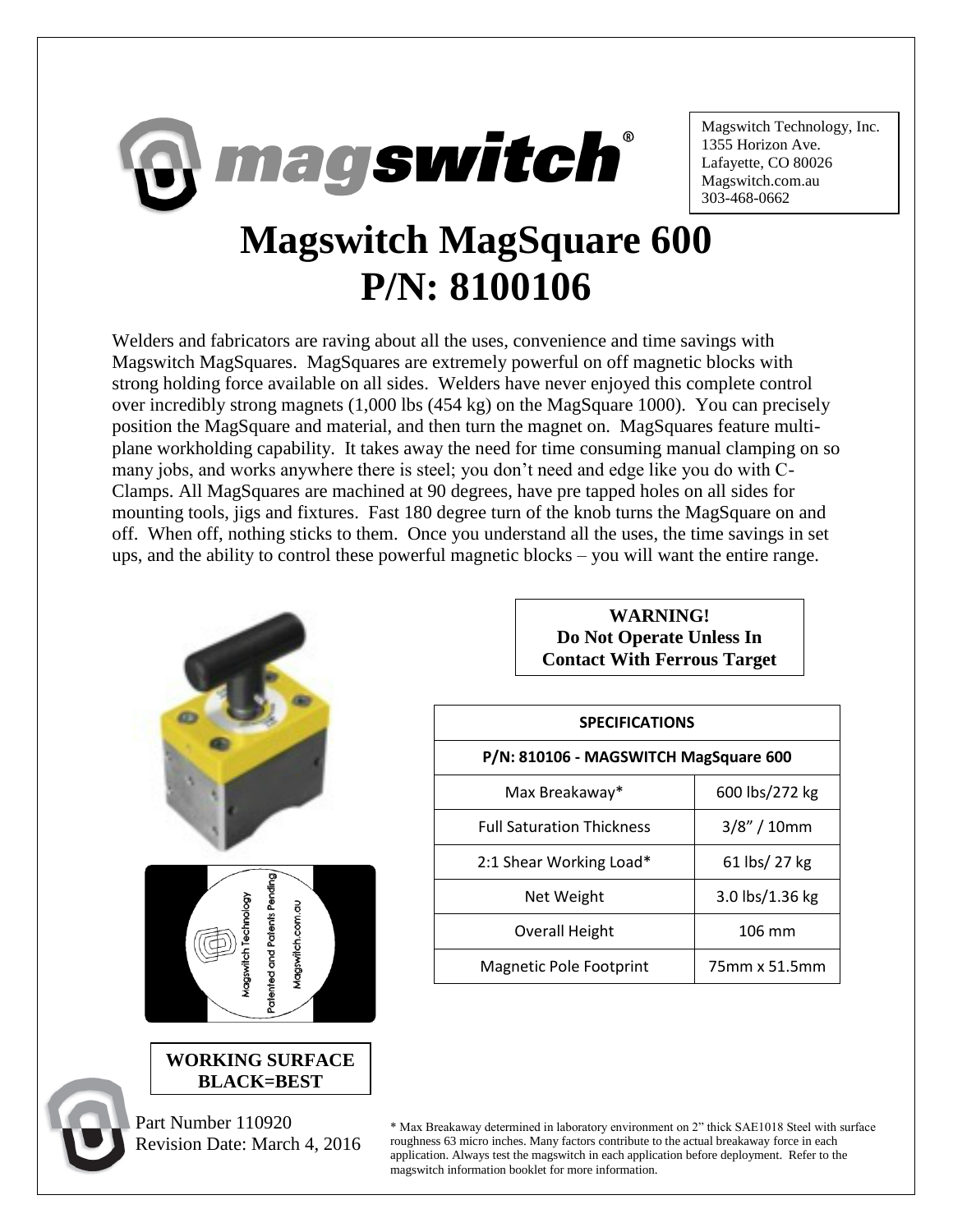



 Part Number 110920 Revision Date: March 4, 2016

\* Max Breakaway determined in laboratory environment on 2" thick SAE1018 Steel with surface roughness 63 micro inches. Many factors contribute to the actual breakaway force in each application. Always test the magswitch in each application before deployment. Refer to the magswitch information booklet for more information.